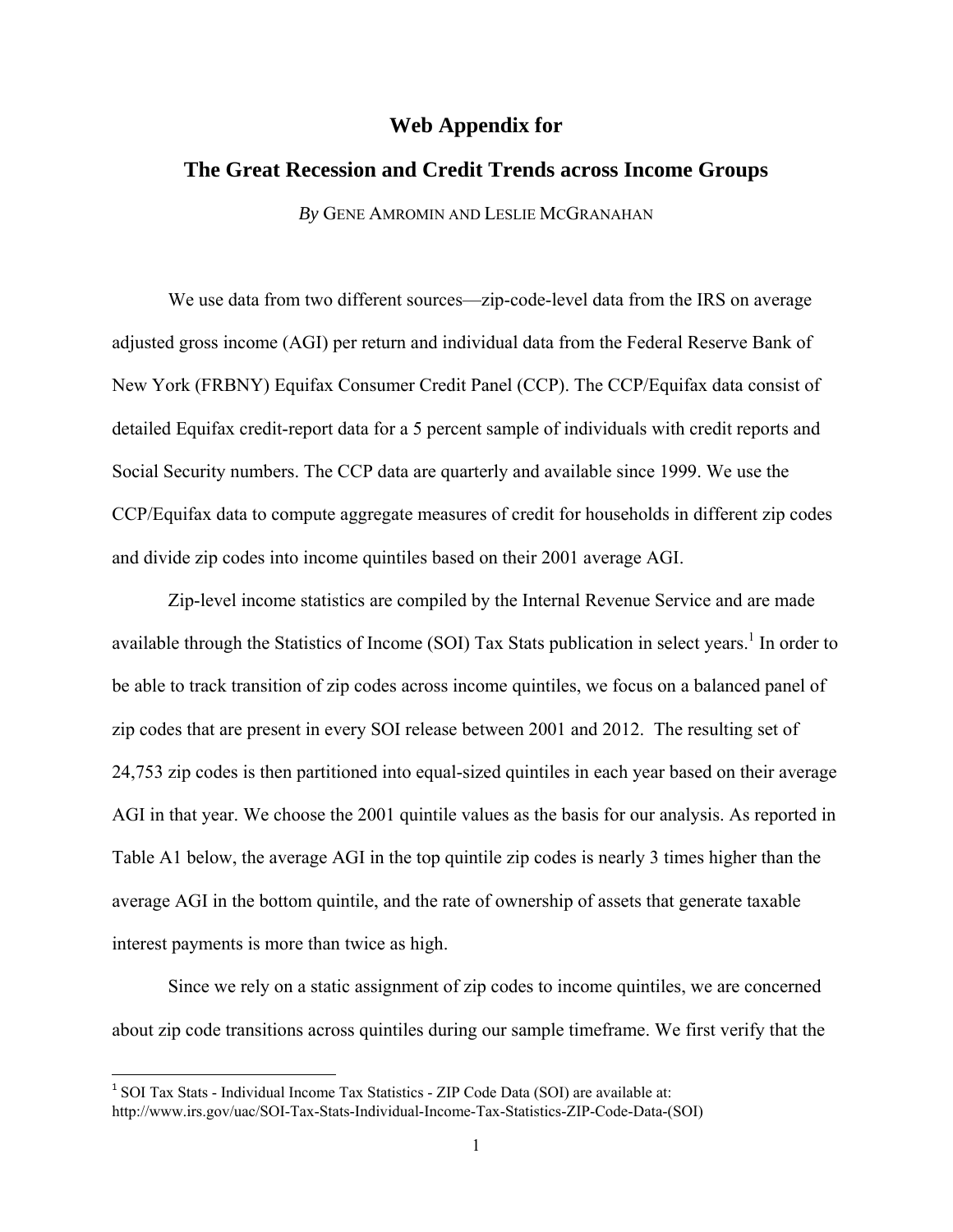relative average characteristics of quintiles based on the 2001 income did not change appreciably by 2012. The bottom two rows in Table A1 show that the two extreme quintiles vary just as much in their 2012 average AGI and propensities of owning interest-generating assets as they did in 2001. We further drop from the sample those zip codes that moved by more than two income quintiles between 2001 and 2012. This eliminates 4.8 percent of the 4,951 zip codes in the bottom quintile because they have transitioned to quintiles 4 or 5 (top) by 2012, as well as 0.4 percent of the 4,950 zip codes in the top quintiles that fell to quintiles 1 or 2. We also drop zip codes that experienced a substantial change in their geography between the 2000 and 2010 Censuses.<sup>2</sup> Most of these transitions occurred because of changes in geographic boundaries of zip codes, which evolve over time as the U.S. Postal Service re-optimizes mail delivery routes. In some cases, transitions occur as a result of gentrification of inner-city neighborhoods.

| Tax year | Income quintile | Average AGI (2012)<br>dollars) | Fraction with reported<br>taxable interest income | Fraction moved up/down by<br>more than 2 categories by 2012 |
|----------|-----------------|--------------------------------|---------------------------------------------------|-------------------------------------------------------------|
| 2001     | (bottom)        | \$31,418                       | 30%                                               | 4.8%                                                        |
| 2001     | $5$ (top)       | \$91.186                       | 65%                                               | $0.4\%$                                                     |
| 2012     | (bottom)        | \$31,716                       | 16%                                               |                                                             |
| 2012     | $5$ (top)       | \$101,021                      | 44%                                               |                                                             |

TABLE A1. SELECT STATISTICS FOR ZIP CODES IN THE TOP AND BOTTOM INCOME QUINTILES

Notes: The income quintiles are defined on the basis of average 2001AGI values. Select characteristics of the resulting top and bottom quintiles are shown for 2001 and 2012 and are expressed in constant 2012 dollars. The 2012 calculations are made before dropping zip codes that moved by more than two quintiles.

## *Cumulative growth rate differentials in all credit markets*

We augment Figure 3 in the paper with the results for home equity lines of credit. For

convenience, we keep only the differentials for home mortgages and lines of credit. The trends in

<sup>&</sup>lt;sup>2</sup> We define a substantial change in geography in one of two ways: growth or shrinkage in land area in the top or bottom two percent of the distribution of changes in land area or a top two percent move in the location of the zip code's centroid.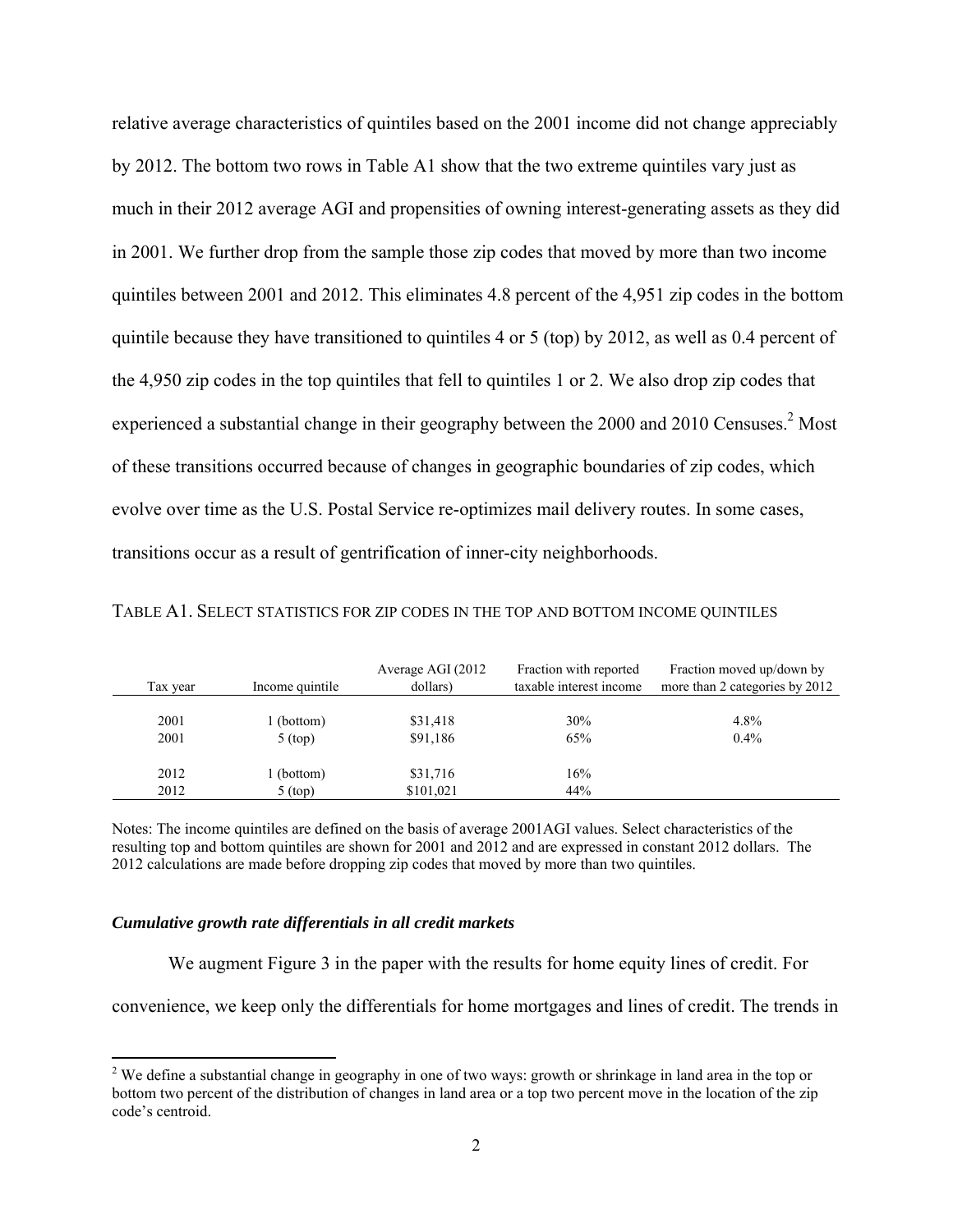the two housing-based credit markets look remarkably similar, although they differ in levels. With the exception of the housing bubble period (2004-2007), home equity based credit grew faster in highest income zip codes.

FIGURE A1. CUMULATIVE DIFFERENTIALS IN GROWTH RATES, HOUSING MARKETS TOP AND BOTTOM





## *Within-county growth rates*

In particular, following Mian and Sufi (2009), we calculate annual growth rates in total indebtedness for each zip code, regress those growth rates on a series of county-year dummies, and explore the patterns of the residual credit growth, by income quintile. Figure A2 shows the result of this exercise for home mortgages, presented as the cumulative growth rate differential. The comparison of this series with the solid line in Figure A1 suggests that much of the growth differential has indeed occurred *within* individual counties. Outstanding mortgage debt in poor zip codes in a given county expanded faster during the housing price boom relative to highincome zip codes in the same county, and collapsed much more rapidly during the Great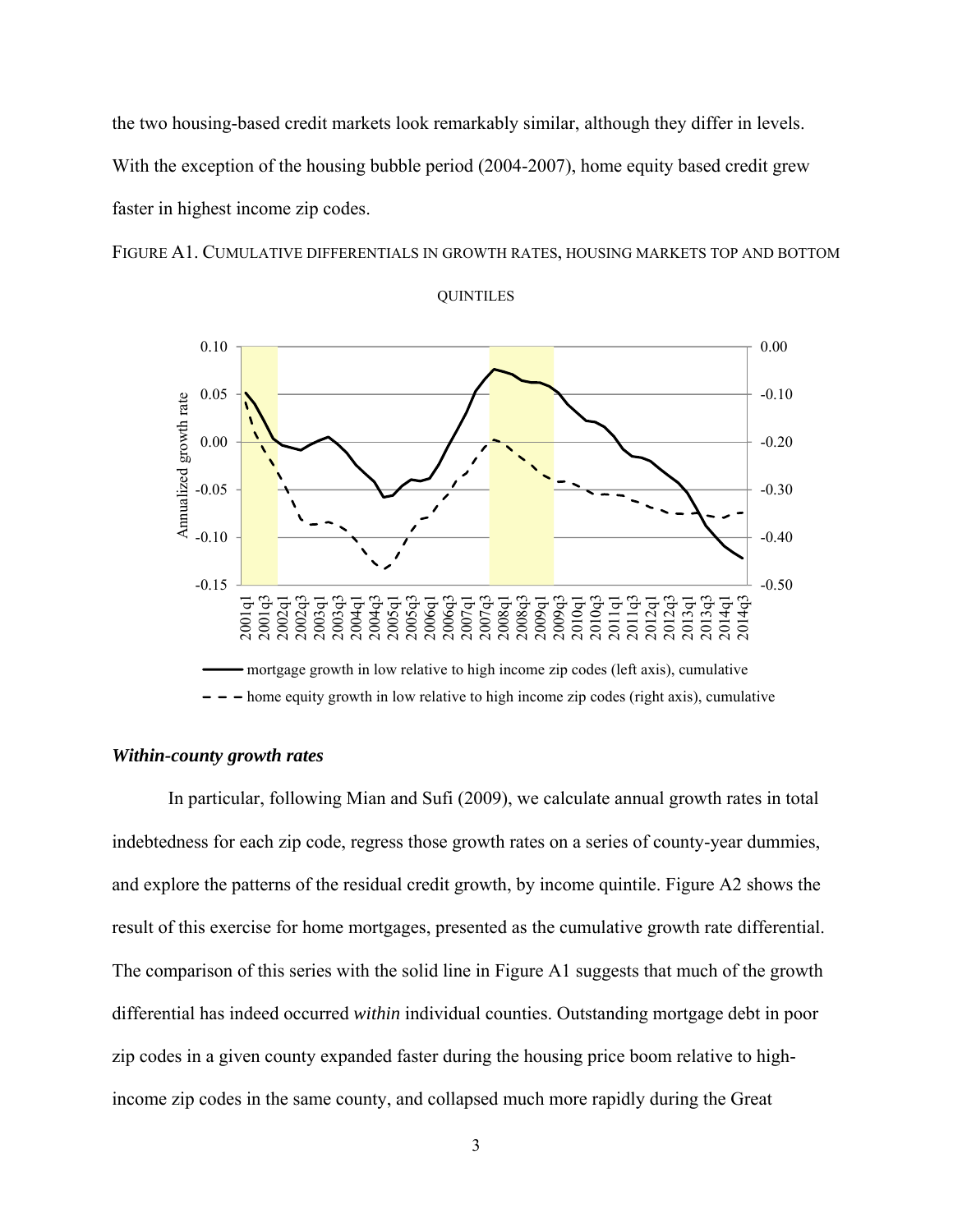Recession. The results for the home equity (in Figure A2) and auto loans (in Figure A3) lead to similar conclusions. The dashed line in Figure A3 shows the within-county growth differential for student loans. This series exhibits a persistent pattern of outsized relative growth for the bottom quintile zip codes.



FIGURE A2. WITHIN-COUNTY GROWTH RATES DIFFERENTIALS, HOUSING MARKETS

Notes: The figure plots the cumulates the differenial growth rates between the top and bottom quintile zip codes in the same county for mortgages (solid line) and home equity lines of credit (dashed line).

FIGURE A3. WITHIN-COUNTY GROWTH RATES DIFFERENTIALS, NON-HOUSING MARKETS